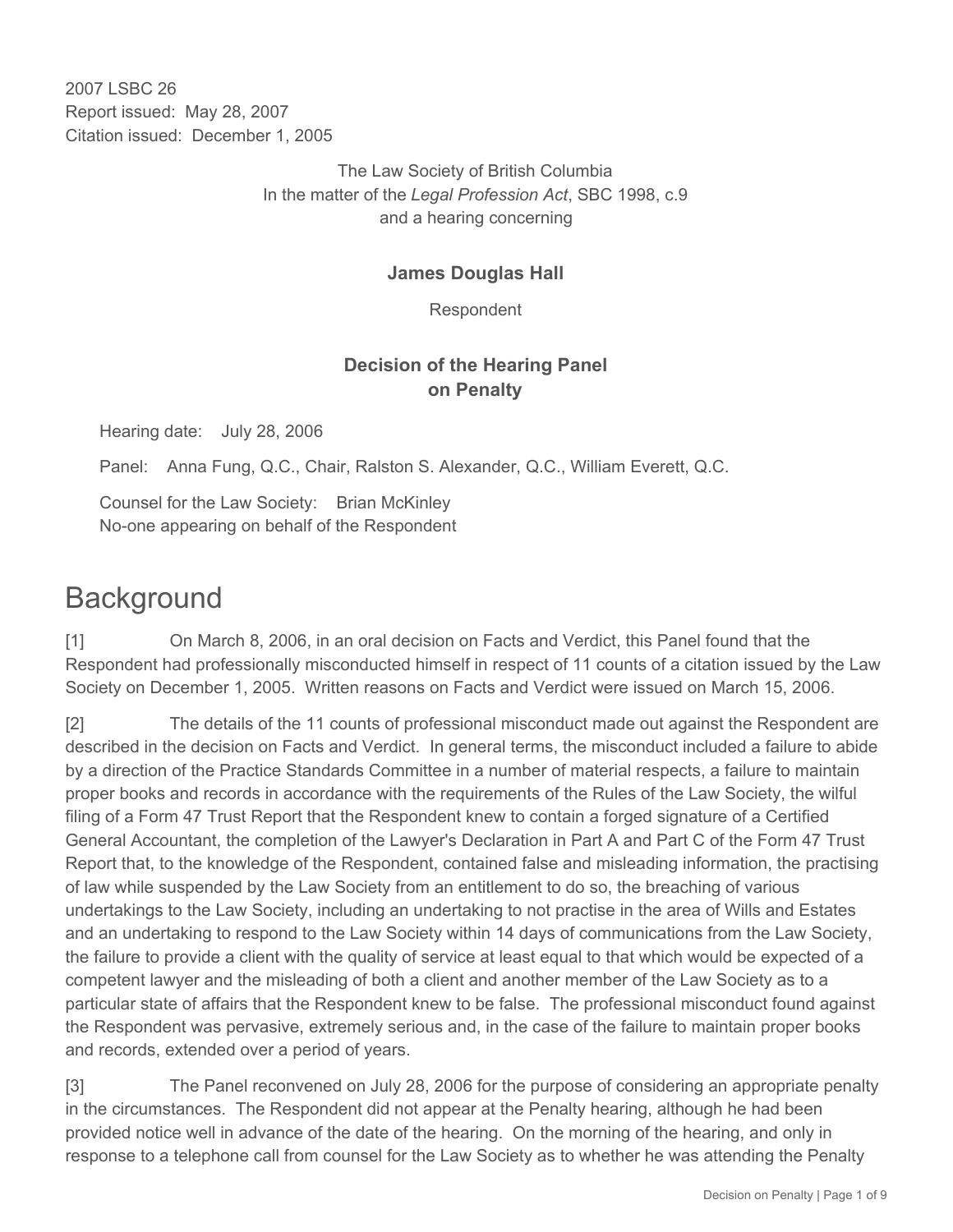hearing, the Respondent provided an e-mail to counsel for the Law Society, wherein he noted:

... please be advised that I will not be attending today's hearing. My reasons are that I am currently suffering from depression and that I am on the brink of bankruptcy so I cannot afford to make the trip to Vancouver. I am two months behind in my rent and my fax machine has been cut off. I request an adjournment so I may present evidence of this nature to the Panel.

[4] The Law Society argued that the Respondent had had months to prepare any evidence that he wished to present at the hearing and that he had waited until the morning of the hearing to seek an adjournment. Counsel for the Law Society advised that, since the publication of the decision on Facts and Verdict, all of the communication in his relationship with the Respondent had been initiated by the Law Society and that he had not had any response from the Respondent until the morning of the Penalty hearing.

[5] After considering the submission of the Law Society and the Respondent's request for an adjournment of this hearing, the Panel determined that it would proceed to deal with the penalty phase of the hearing in the absence of the Respondent. The Panel determined that the Respondent had nearly two months to consider his position in respect of the Penalty hearing following the Panel's decision on Facts and Verdict, which decision had been communicated to the Respondent, and the Panel determined that it was not in the public interest to adjourn the Penalty hearing given the seriousness and pervasiveness of the professional misconduct.

#### **Submissions of the Law Society**

#### **Additional Evidence**

[6] Counsel for the Law Society began by requesting an opportunity to adduce additional evidence that he argued was relevant to the question of penalty. The stated purpose of the request to adduce additional evidence was that there were aggravating circumstances demonstrated by the additional evidence that the Law Society felt the Panel should have before it. After a determination by the Panel that the Respondent had been provided with the additional evidence and had been advised of the Law Society's intention to call the additional evidence, the Panel agreed to hear the additional evidence without making a decision as to what the Panel would do with the additional evidence.

[7] Some of the additional evidence was provided by Karen A. Keating, C.A., a forensic accountant who was, at all material times, in the employment of the Law Society (the " Auditor" ). The additional evidence adduced by the Law Society through the Auditor dealt with an additional allegation of misappropriation of trust funds. In addition the Law Society adduced evidence that it was necessary for the Law Society to seek a Supreme Court injunction to prevent continued unauthorized practice by the Respondent while he was under suspension.

#### Professional Conduct Record

[8] The Law Society requested the Panel to consider the Professional Conduct Record of the Respondent.

[9] The Respondent's Professional Conduct Record begins with a Conduct Review. The Respondent was required to meet with a Conduct Review Subcommittee of the Discipline Committee to discuss circumstances in which he had neglected to have an appropriate document signed by a client. Instead of recalling the party that had not signed the document, he simply substituted other pages that were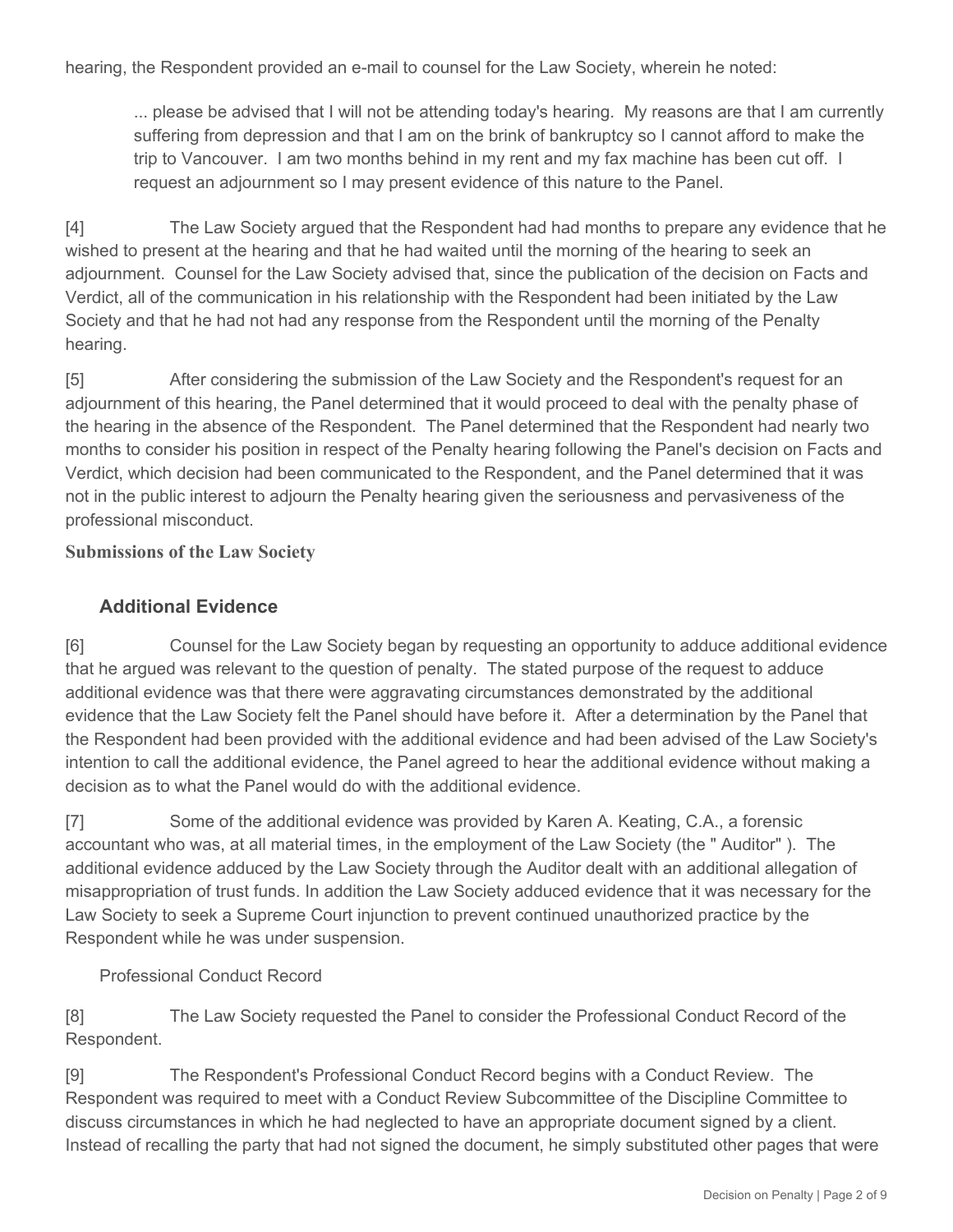signed by the client so that the document that should have been signed by the client appeared to have been signed properly. These events took place while the Respondent was an articled student. The Subcommittee attributed the behaviour to a lack of supervision of the Respondent. In the face of an acknowledgement of wrongdoing and a promise by the Respondent never to do anything like that again, the Subcommittee determined that no further action needed to be taken in respect of this matter.

[10] The next incident in the Respondent's Professional Conduct Record occurred when a citation was issued in July of 2000. This citation dealt with events that occurred over a period of time from 1993 through 1997. The citation alleged that, while he was a director and or officer of a private company, the Respondent took funds from the company as remuneration when the payment of those funds was not authorized by the Directors of the company and was specifically prohibited by the Articles of the company without the authority of a special resolution. In the same incident, the Respondent intentionally misled an independent accountant the Directors had hired to investigate the financial circumstances of the company, by telling that auditor that he had filed certain income tax returns when he knew they had not been filed. His explanation for this lie was that he had intended to file the returns immediately after telling the accountant that they had been filed, but he forgot to do so. The Respondent acknowledged that his behaviour constituted conduct unbecoming a lawyer, and he was fined \$6,500.00 and ordered to pay costs of a further \$4,471.00.

[11] The Respondent next came to the attention of the Law Society for a matter in which he was found by a Hearing Panel to have professionally misconducted himself for failing, despite repeated requests, to respond to Law Society communications over a period of time from November 2001 through February 2002. The Law Society was seeking an explanation for the Respondent's alleged failure to pay a practice debt. Following a finding of professional misconduct for his failure to respond to the Law Society, the Respondent was suspended for one week and ordered to pay costs in the amount of \$500.00. The Hearing Panel in that matter noted that the Respondent was not responding to inquiries from the Law Society at the very same time that he was found to have been guilty of conduct unbecoming a lawyer in the matter of the improper payment of remuneration to himself without Directors' authority, and the false representations he had provided to the independent accountant regarding the income tax returns. The Panel noted that only 17 days had elapsed from the publishing of the Facts and Verdict finding in the earlier matter when the inquiry from the Law Society about the failure to pay the practice debt arrived on his desk. The Panel noted that the Respondent should have, by then, discerned that he ought to take inquiries from the Law Society more seriously.

[12] The next matter in the Respondent's Professional Conduct Record was a further instance of a citation issued against the Respondent for his failure to respond to the Law Society. The Respondent did not appear at that hearing, but instead sent a fax requesting an adjournment and advised that, if no adjournment was granted, then the Respondent was prepared to admit to the professional misconduct. The Panel proceeded with the hearing and made a determination of professional misconduct in respect of the Respondent's failure to respond to Law Society inquiries. The Panel noted that, while the Respondent was waiting for the penalty decision to be issued on the earlier instance of failing to respond to the Law Society, he was once again failing to respond to the Law Society on the matter that was the subject of this citation. For this professional misconduct, the Respondent was suspended for one month and directed to provide a substantive response to the Law Society in respect of the outstanding inquiry. He was further ordered to provide an undertaking to respond to any future inquires from the Law Society within 14 days.

[13] The next item on the Respondent's Professional Conduct Record was a citation issued in respect of a breach of undertaking for which the Respondent was found guilty of professional misconduct. The Panel in that instance ordered that the Respondent be reprimanded, pay a fine of \$5,000.00 and pay costs of \$4,332.00. This decision was taken on the basis of a characterization by the Panel that the breach of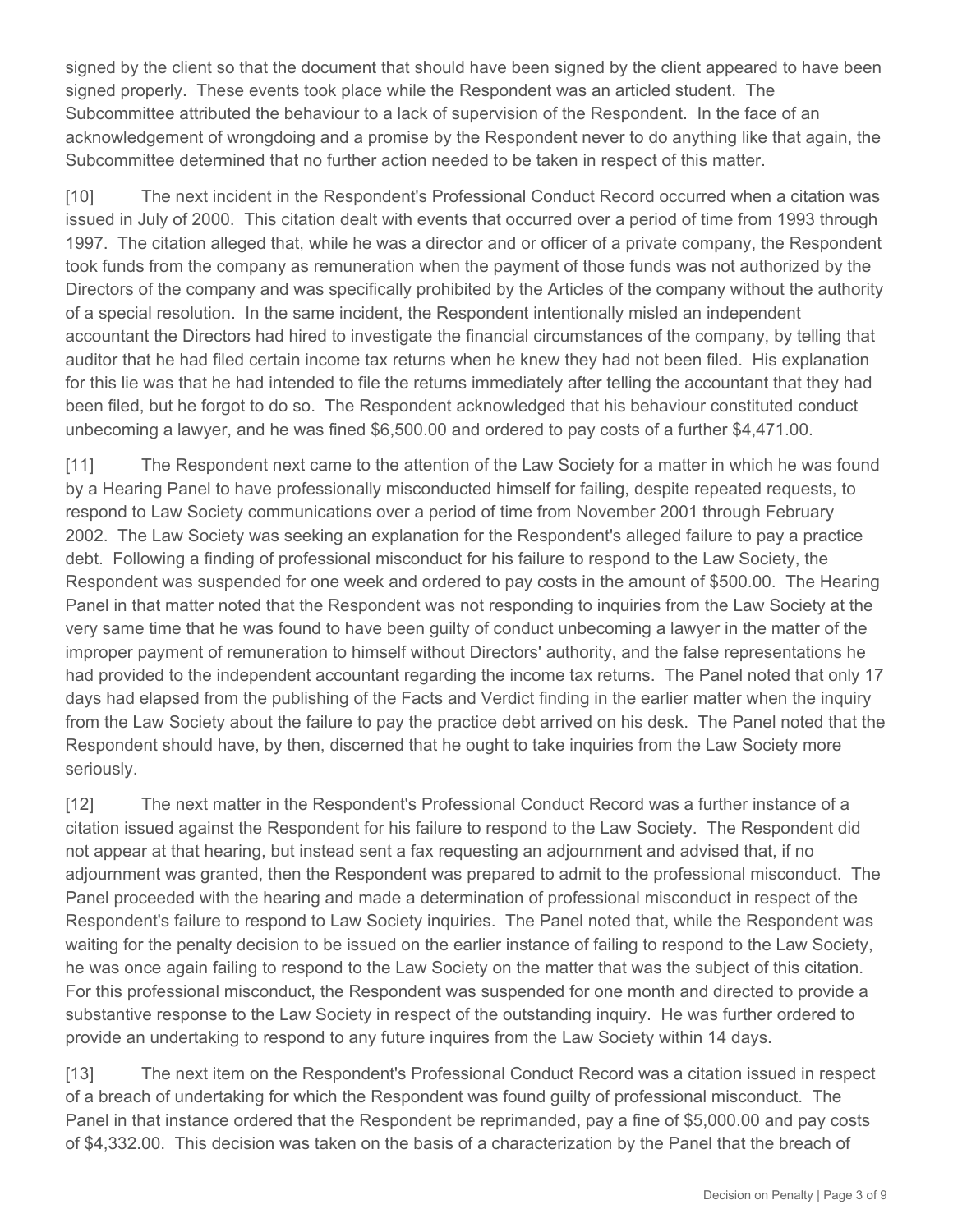undertaking was inadvertent.

[14] The next entry in the Respondent's Professional Conduct Record was the interim suspension order by three Benchers pursuant to Section 39 of the *Legal Profession Act*. By that proceeding, the Respondent was suspended from the practice of law, effective November 8, 2005.

#### **Analysis**

[15] The Law Society argued that the Respondent had shown a wanton disregard for the authority of the Law Society to regulate his practice. He had neglected to abide by six of the nine conditions imposed upon his practice as a result of a Practice Review. He did not, and does not, keep financial books and records in accordance with the Rules of the Law Society and in a form that can be audited. When requested to provide a trust report, he provided a forged document and, following his suspension from the practice of law, he continued to practise despite that suspension and in breach of a specific undertaking that he had provided to the Law Society to refrain from practising in a particular area.

[16] As a result of the foregoing, the Panel has been urged by the Law Society to make a finding that the Respondent is ungovernable - that is, that he has by his behaviour demonstrated such disregard for the authority of the Law Society to regulate his practice that the only appropriate remedy in the circumstances by which the public interest can be protected is for the Respondent to be disbarred. We are advised that the notion of a member of the Law Society being found to be " ungovernable" and therefore disbarred has not been previously considered in those specific terms in this Province. We are aware of previous discipline cases where the demonstrated refusal or neglect of lawyers to respond to Law Society requests for information has prompted panels to comment upon the need for compliance by lawyers with Law Society directives. The importance of facilitating the Law Society's investigations into complaints of possible misconduct has been observed to be at the very heart of preserving the privilege of self-governance, which lies at the core of the independence of the bar.

[17] In the circumstances of this case, we find it to be unnecessary to make an express finding that the Respondent is ungovernable. We are satisfied, on the basis of the matters proven before us (as more fully described in our decision on Facts and Verdict), that the Respondent is so fundamentally dishonest, as demonstrated from his pattern of conduct, that no remedy short of his disbarment can properly protect the public. His Professional Conduct Record is replete with recurring instances of dishonesty and, given all the second chances that have been provided to the Respondent, there is no reason to think that he has any chance of rehabilitation.

[18] For reasons that are more fully described later in this report we make it clear that we have come to this conclusion solely on the basis of the findings that we made in our decision on Facts and Verdict and on the basis of the Professional Conduct Record of the Respondent. We specifically note that we did not accord any weight to the additional evidence adduced by the Law Society at the opening of the Penalty **Hearing** 

[19] We think it useful, however, for the Benchers in their ongoing consideration of discipline policy matters to consider the notion of ungovernability as a ground for disbarment. The facts of this case are particularly on point for this discussion, and we therefore take the opportunity to consider some of the Canadian authorities on the subject.

[20] The basis for a finding of ungovernability is that the public interest can only be served if members of the profession respect and respond to the Law Society as a regulating authority. In order for the Law Society to fulfill its mandate of protecting the public interest in the administration of justice, (as required by Section 3 of the *Legal Profession Act*), it is necessary for members of the Law Society to respond to and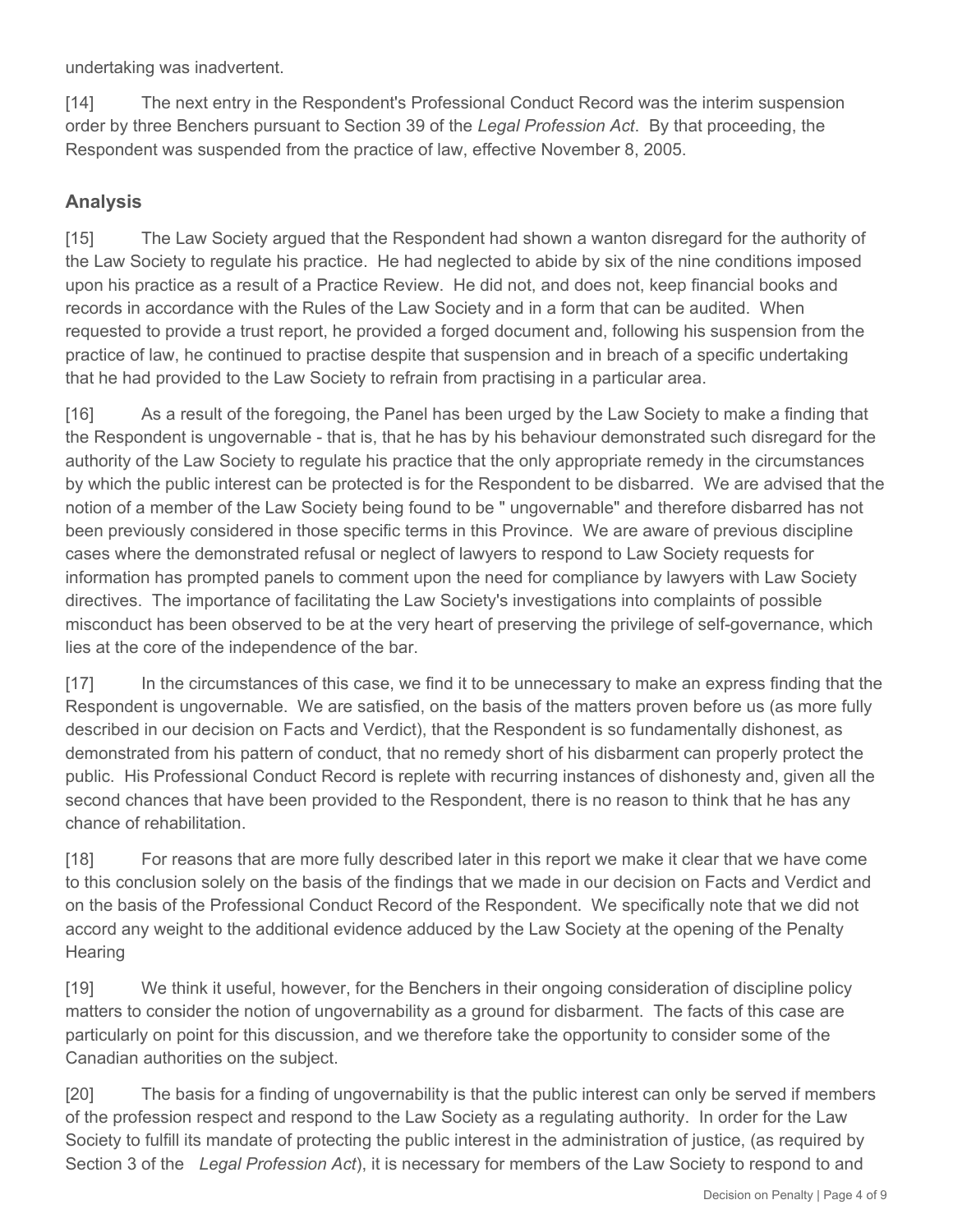respect the authority of the Law Society as a regulating body. That respect will be evidenced by lawyers responding promptly to communications, by lawyers observing directives (for example, dealing with suspensions and the entitlement to practise) and by lawyers appearing at discipline hearings when required to do so by the citation process.

[21] In each of these respects, the Respondent has failed. He has consistently disregarded the Law Society's requests for information, and has been cited on more than one occasion for those failures. In addition, he continued to practise law while his entitlement to do so was suspended.

## **Selected Canadian Authorities on Ungovernability**

[22] In the *Law Society of Upper Canada v. Hicks*, [2005] L.S.D.D. No. 6, the lawyer was the subject of a citation that alleged his failure to serve clients in a conscientious, diligent and efficient manner, his failure to meet financial obligations of his practice, his failure to comply with judicial orders and his failure to cooperate with the Law Society. The lawyer represented a client on impaired driving charges. The client was convicted and given a one-year driving prohibition. He was employed in a job where he required a driver's licence and, at the suggestion of the lawyer, an appeal of the conviction was launched. The lawyer then became very difficult for the client to contact, and no information about the progress of the appeal was forthcoming. There were messages left and not returned. When the client did get a chance to speak to the lawyer, he received a variety of excuses. The client attended Court on a particular day believing that his appeal was to be heard. The lawyer told him that, due to a Court error, no prosecutor was available, so the appeal would not be heard on that day. In fact, what had happened is that the necessary documents had not been filed to process the appeal, and the appeal was later dismissed as abandoned and the client's driver's licence was once again suspended. The lawyer advised the client that it was a clerical error and that he would take care of it. Again, the client had difficulty contacting the lawyer and getting information about his case. He called repeatedly and left messages. The client then lost his job because he could not drive, and he hired a second lawyer who reinstated the appeal and had the conviction set aside. In the appeal, the reluctant lawyer filed an affidavit in which he admitted that he had failed to fulfill his professional obligation, and he acknowledged responsibility for the dismissal of the appeal.

[23] The lawyer had a prior discipline history that included findings of professional misconduct for failing to reply to the Law Society, failing to file accounting documents, failing to produce his books and records for inspection and several findings of practising while under suspension. There is an uncanny similarity between the Conduct Record of Mr. Hicks and that of the Respondent in this citation. In other complaints, the lawyer admitted to failing to serve a client, failing to pay suppliers for services rendered to the practice, failing to respond and failing to cooperate with the Law Society. The lawyer throughout the hearing repeatedly described himself as a good lawyer, but he offered no medical or other evidence to explain his failures. He did acknowledge that he had not attended to his practice as he should have done, and he characterized many of his failures to serve his clients as " administrative matters" or as " a failure to follow through" . He acknowledged that he did not respond to the Society in an appropriate manner, but he did not understand or appreciate the seriousness of his behaviour. That Hearing Panel determined that the lawyer was ungovernable, that he did not get any message from his previous discipline hearing history and that he offered no explanation for his failure to deal with the Society. He had proven that he was unable and unwilling to be governed by the Society. The Panel, in response to the lawyer's proposed penalty of a modest suspension and a plan of supervision, suggested that, if the lawyer was found to be ungovernable, then no amount of supervision would make him governable. That Panel noted that there is no fixed definition of ungovernability and that a factual analysis is needed on a case-by-case basis. It went on to say, at paragraph 46: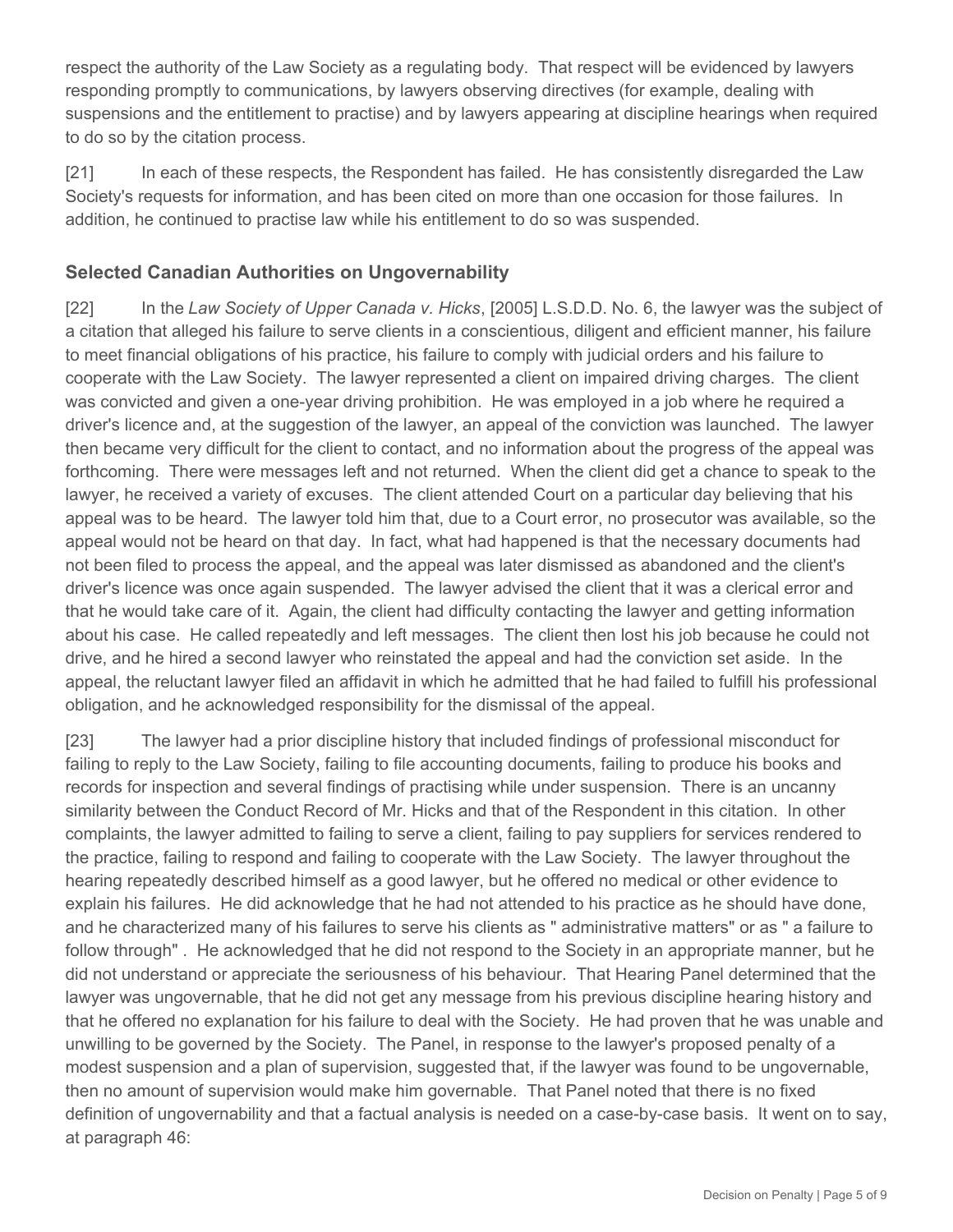The Law Society exists to govern the profession in the public interest. If lawyers will not abide by the authority of the Law Society, and demonstrate that they abide by that authority, the Law Society cannot fulfill its mandate. That is the essence of what governability means.

The lawyer was ordered disbarred.

[24] In the *Law Society of Manitoba v. Ward*, [1996] L.S.D.D. No. 119, a Panel of three Benchers considered the behaviour of the lawyer in his failure to file an annual Trust Account Report and his repeated failure to respond to communications from the Law Society. The Panel noted the previous record of Mr. Ward with the Law Society that included convictions for similar failures to respond, failures to file Trust Account Reports and a series of fines, all of which remained unpaid, and suspensions. The Panel noted:

... there is a pattern of conduct which is well established in this case; a pattern of conduct which appears to have begun when Mr. Ward failed to file his annual accountant's report, Form D ... That pattern of conduct has continued and has involved breaches of the rules of the Society for two consecutive years for failing to file the Form D. It has involved breaches of the rules of the Society in respect of failing to respond to the Society's communications on a persistent basis. It has involved a failure to pay fines, costs, penalties and annual fees for ... something in excess of a year now. It has involved failures and acts of omission primarily. These have been persistent, inexplicable, and unfortunately from our point of view, unexplained.

In our view, the right to practice law carries with it obligations to the Society and to its members. The minimum obligations in our view are, compliance with rules and communication with the Society as might reasonably be expected. ... The justification for self government is at least partly based on the assumption that the Society will in fact govern its members and that its members will accept governance. Ward has demonstrated through his behaviour that he does not accept governance.

We regard this as a serious matter. We regard this as a cumulative ongoing set of behaviours and patterns which demonstrate that the member refuses to be governed. Ward cannot say that he is not aware that he was required to respond. Me [sic] should be taken to be aware of the rules. He has been served repeatedly with correspondence and documents requiring him to respond.

As a result of all of this we have concluded that Mr. Ward is in fact, as submitted by counsel for the Society, an ungovernable member. We have concluded that Mr. Ward, [sic] that the fit and proper disposition of these matters is that he be disbarred and struck from the rolls as a barrister and as a solicitor in the Law Society of Manitoba.

[25] In the *Law Society of Upper Canada v. Misir*, [2005] L.S.D.D. No.60, the " Notice of Application" (citation) alleged 12 particulars of professional misconduct. The lawyer misappropriated \$12,450 and did not make restitution. The lawyer abandoned his practice and took no steps to remove an administrative suspension nor did he wind up his practice. He left his clients in the lurch. A number of the lawyer's clients could not find him or contact him after that time. The lawyer did not apologize to any of the clients whose interests he had abandoned. The lawyer failed to respond to telephone calls and letters from the Law Society and another solicitor. He failed to cooperate in the Law Society investigation. He failed to keep the Law Society up to date with accurate contact information.

[26] The case summary provided as follows: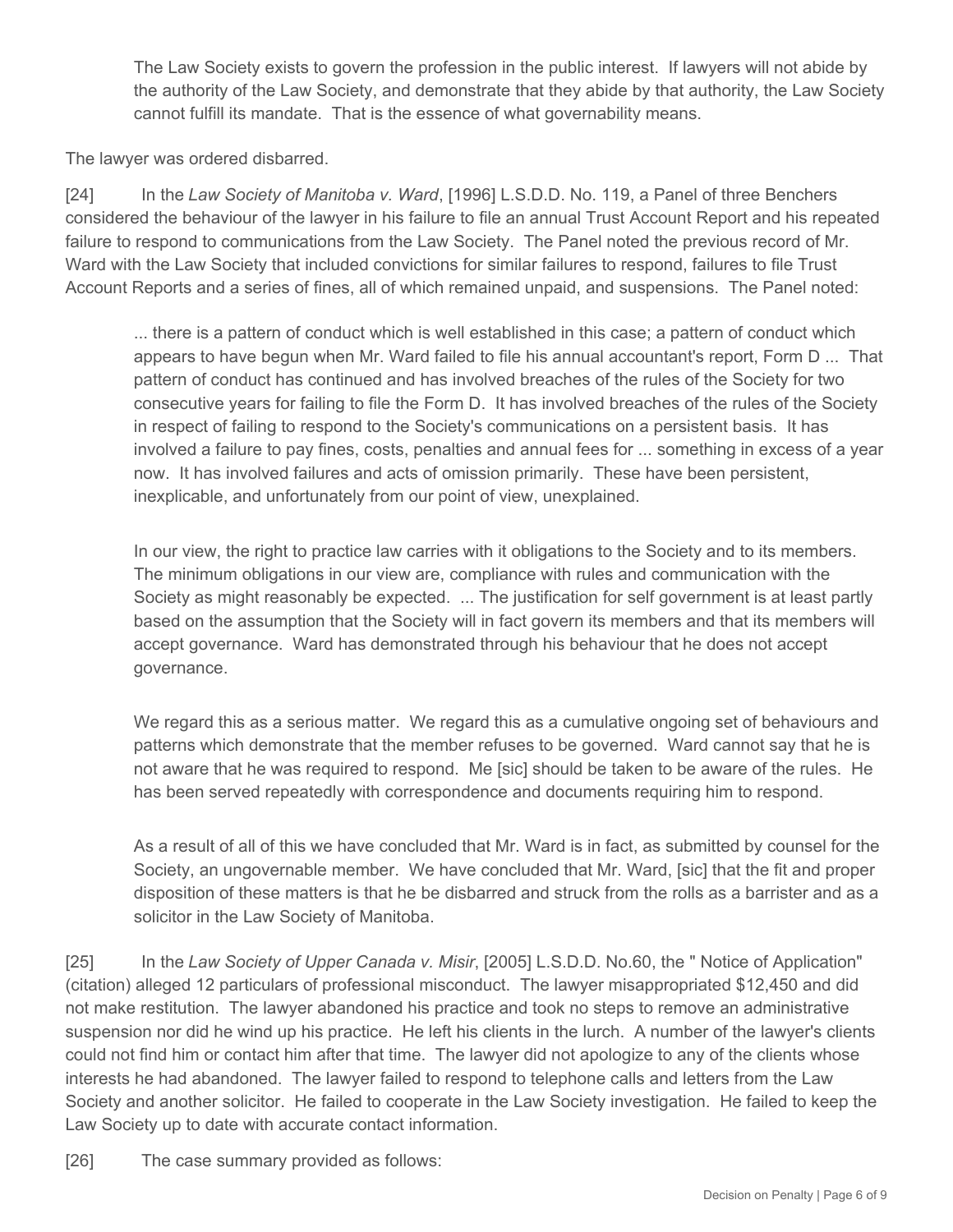The member held himself out as a barrister and solicitor while he was suspended. He misrepresented the status of a client's file, stating in a letter to the Society that the client file had been transferred to another lawyer when, in fact, it had not. He completed, signed and filed a false and misleading 2003 Member's Annual Report. He failed to maintain proper books and records, in particular, client trust ledgers and complete monthly reconciliations, as required by the Society's by-laws. He failed to handle client trust money in accordance with the by-laws. He made false representations to LawPRO in February 2005, to avoid a suspension for non-payment of LawPRO insurance premiums.

... All 12 particulars of professional misconduct in the notice of application were proved, except two sub-particulars. The member was ungovernable. The member was disbarred. ...

The evidence clearly established that the member had abandoned his practice, had misappropriated \$12,450 from his mixed trust account and was ungovernable. In cases involving misappropriation, members generally will be disbarred despite evidence of prior good character and financial or other pressures. In cases where the member is found to be ungovernable, and where practices are abandoned, the result will normally be disbarment. The member did not provide any evidence outlining exceptional circumstances in mitigation, or any character evidence. Disbarment was the only penalty that would effectively protect the public.

[27] The foregoing cases suggest that the relevant factors upon which a finding of ungovernability might be made will include some or all of the following:

1. A consistent and repetitive failure to respond to the Law Society's inquiries.

2. An element of neglect of duties and obligations to the Law Society with respect to trust account reporting and records.

3. Some element of misleading behaviour directed to a client and/or the Law Society.

4. A failure or refusal to attend at the discipline hearing convened to consider the offending behaviours.

5. A discipline history involving allegations of professional misconduct over a period of time and involving a series of different circumstances.

6. A history of breaches of undertaking without apparent regard for the consequences of such behaviour.

7. A record or history of practising law while under suspension.

[28] It is the view of this Panel that it will not be necessary for Panels in the future to establish that all of these indicia of ungovernability are present in order to make such a finding. These indications, like the penalty guidelines found in the *Law Society of BC v. Ogilvie*, [1999] LSBC 17, will have a fact-specific impact in each separate case that is considered. It will be for the Benchers to determine the appropriate treatment of the indicia described herein, including their usefulness in the discipline process and the manner, if at all, that they will be applied. We do not foreclose the possibility that a finding of ungovernability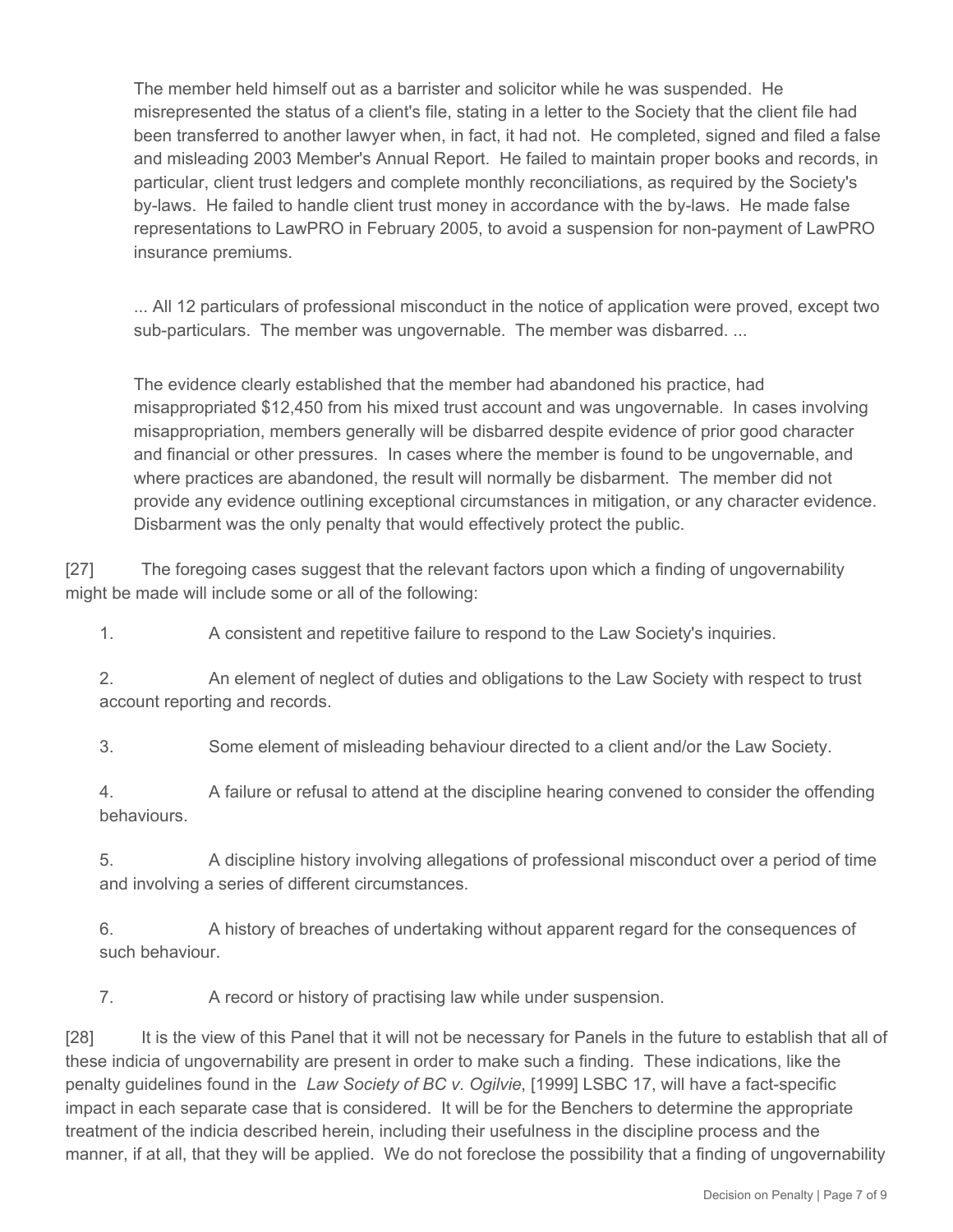can be made if all that was present was a repeated failure of the lawyer to respond to inquiries from the Law Society, if that failure is illustrative of a wanton disregard and disrespect of the lawyer for the regulatory processes that govern his or her conduct.

[29] It is our view that the Respondent's behaviour engages each of the above indicia of ungovernability nonetheless. As a result, had we been required to do so, this Panel would have no hesitation in finding that the Respondent is ungovernable and must be disbarred. Such a finding would be consistent with the jurisprudence from other Canadian Law Societies, outlined above, that suggests disbarment is the only appropriate outcome when a lawyer is found to be ungovernable.

# **Additional Evidence**

[30] As indicated earlier in these reasons, the Law Society sought to adduce additional evidence at the beginning of this penalty hearing on the basis that the Panel could hear the additional evidence as an aggravating circumstance in determining the appropriate penalty. The Panel agreed to hear the additional evidence leaving for a later determination the weight it would accord the additional evidence submitted.

[31] In considering the weight to be accorded to the additional evidence the Panel has considered the decision of the British Columbia Court of Appeal in the case of *Brock-Berry v. Registered Nurses Association of British Columbia* (1995), 127 D.L.R (4th) 674. In that decision the Court of Appeal considered an appeal by the Registered Nurses Association from a Supreme Court decision in which Mr. Justice Shabbits found that a Hearing Panel had erred when assessing a penalty following a hearing on a citation against Ms. Brock-Berry. The Panel had decided to terminate the membership of Ms. Brock-Berry in the Association and stated that it had reached that determination on the basis of finding that she had appeared to be dishonest when giving her testimony at the hearing into the initial allegations of misconduct. The Panel noted additionally that she had, in her evidence, denied any wrongdoing and that she had shown neither insight nor remorse with respect to her behaviour.

[32] Mr. Justice Shabbits found that it appeared that that the Panel had sentenced Ms. Brock-Berry for conduct that was not alleged in the citation and determined that the order could not stand. He made this determination in respect of the finding of dishonesty and in respect of the fact that she had denied any wrongdoing. He did note that the panel could properly consider her insight into her behaviour as a factor bearing on the likelihood of rehabilitation.

[33] Madam Justice Rowles, speaking for the Court of Appeal agreed that it appeared that Ms. Brock-Berry had been punished for conduct that was not contained in the citation. She observed that she was in substantial agreement with the decision of Mr. Justice Shabbits on that subject and directed that the appeal of the Association be dismissed.

[34] The considerations that arise in the *Brock-Berry* case are substantially similar to those that would arise if this Panel were to consider the additional evidence adduced as an aggravating factor in our determination of the appropriate penalty. We were asked to punish the Respondent, at least in part, for conduct that was not included in the citation upon which we previously made our decision on Facts and Verdict. On the authority of *Brock-Berry* we are not entitled to take this additional evidence into account in assessing the appropriate penalty. As indicated earlier in this decision, the Panel did not accord any weight to the additional evidence and the penalty decision that follows is based entirely upon the facts described in our decision on Facts and Verdict and on the Professional Conduct Record of the Respondent.

#### **Decision**

[35] This Panel has noted that the Respondent has displayed a general indifference and even